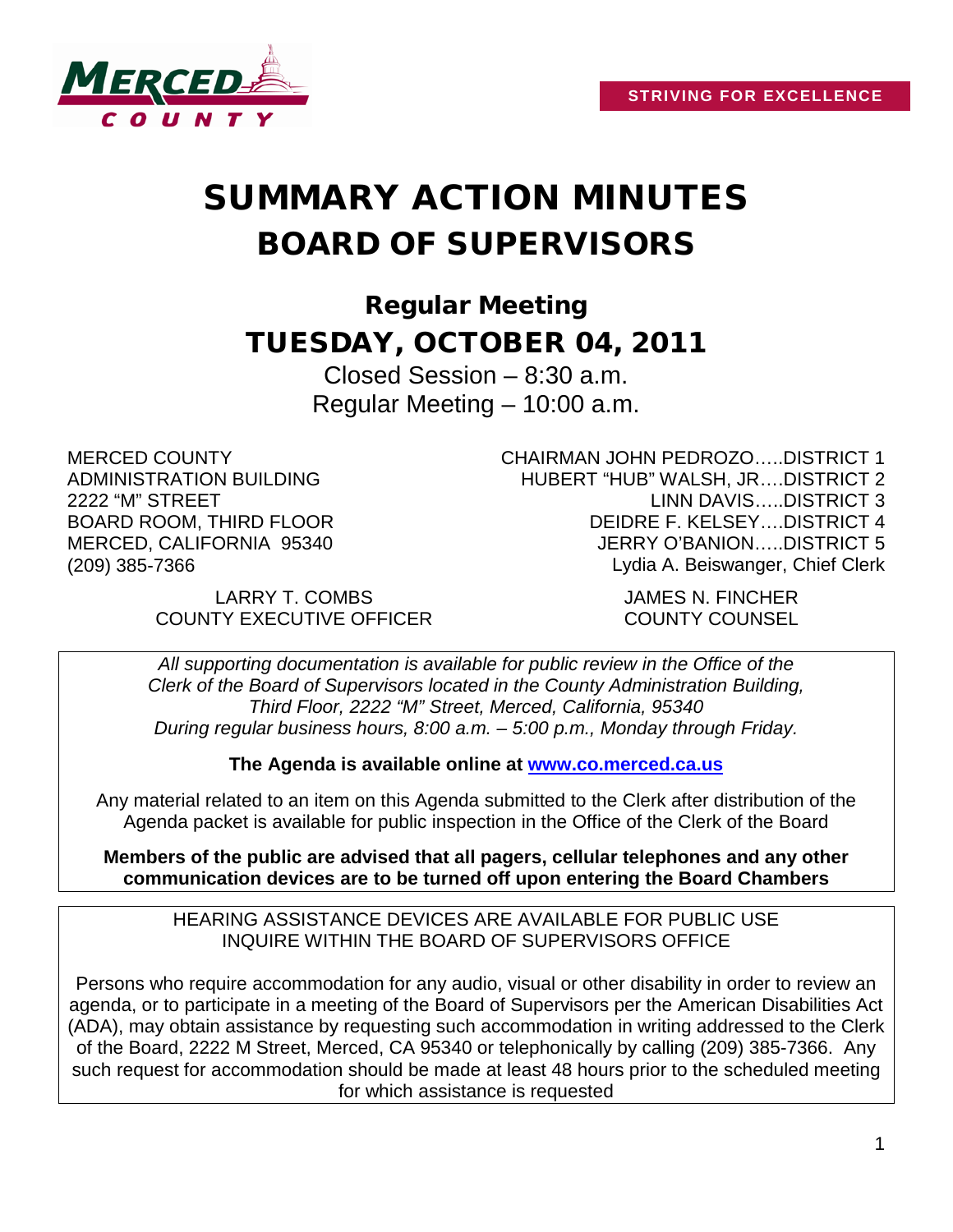The Agenda is divided into three sections:

**CONSENT CALENDAR** – These matters include routine financial and administrative actions and are approved by a single majority vote.

**SCHEDULED ITEMS** – These items are noticed hearings, work sessions and public hearings.

**REGULAR CALENDAR** – These items include significant policy and administration actions. Immediately after approval of the CONSENT CALENDAR, if the time of the hearing of SCHEDULED ITEMS has not arrived, the REGULAR CALENDAR will be considered.

## SCHEDULED ITEMS

# 8:30 A. M. **THE PUBLIC IS INVITED TO SPEAK ON ANY ITEM ON THE AGENDA-TESTIMONY IS LIMITED TO FIVE MINUTES PER PERSON**

**CLOSED SESSION - CONFERENCE WITH REAL PROPERTY NEGOTIATOR:** It is the intention of the Board to meet in Closed Session concerning a Conference with Real Property Negotiator(s) Mark Hendrickson, Director-Commerce, Aviation and Economic Development pursuant to Government Code Section 54956.8 as follows: Challenger Learning Center, 3460 Challenger Way, Atwater, CA

**CLOSED SESSION - CONFERENCE WITH LEGAL COUNSEL - SIGNIFICANT EXPOSURE TO LITIGATION:** It is the intention of the Board to meet in Closed Session concerning significant exposure to litigation pursuant to Government Code Section 54956(b): One Case

**CLOSED SESSION:** It is the intention of the Board to meet in Closed Session pursuant to Government Code Section 54957.6 concerning a Conference with County of Merced Staff Negotiators concerning negotiations with American Federation of State, County and Municipal Employees (AFSCME), Units 4, 5, 6 and 8; Independent Employees of Merced County (IEMC), Unit 3; Merced County Lawyers Association, Unit 7; Merced County Sheriff Employee Association (MCSEA), Unit 2; Merced County Law Enforcement Sergeants, Unit P; Deputy Sheriff Association, Unit 10; Non-Safety Corrections, Unit 12; and Probation Supervising Employees, Unit 11

**THE BOARD RECESSED AT 8:30 A.M. AND RECONVENED AT 10:00 A.M. WITH ALL MEMBERS PRESENT AND THE CHAIRMAN ADVISED DIRECTION WAS GIVEN TO STAFF**

#### **GOVERNMENT CODE SECTION 54950 COMPLIANCE (LATE AGENDA ITEMS)**

10:00 A. M. **PLEDGE OF ALLEGIANCE**

**PUBLIC OPPORTUNITY TO SPEAK ON ANY MATTER OF PUBLIC INTEREST WITHIN THE BOARD'S JURISDICTION INCLUDING ITEMS ON THE BOARD'S AGENDA, EXCEPT FOR THOSE ITEMS SPECIFICALLY SCHEDULED AS PUBLIC HEARINGS** (Testimony limited to five minutes per person)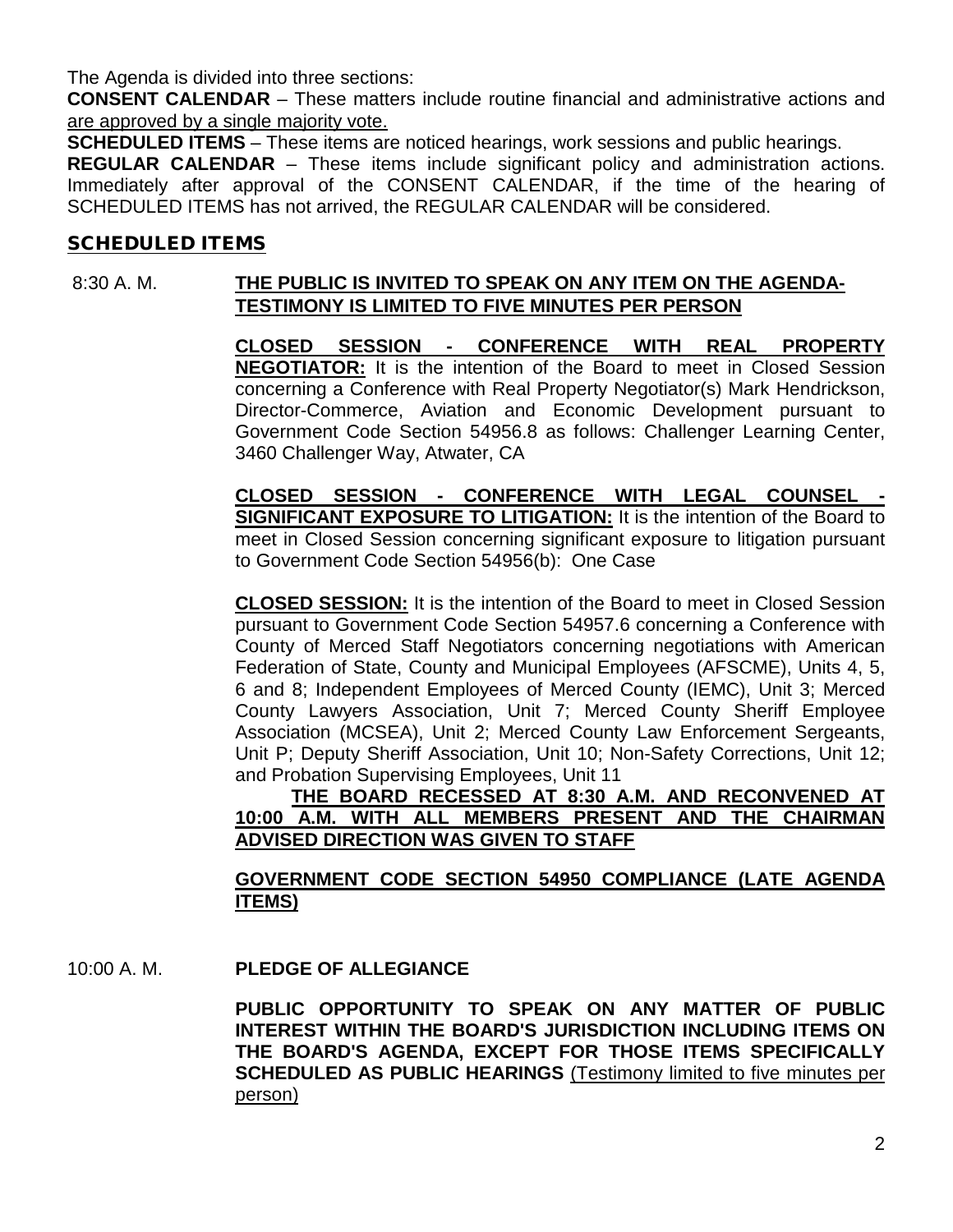10:00 A. M. **PRESENTATION** 

Human Services Agency and Mountain Crisis Services: Domestic Violence Annual Report and Proclamation declaring October, 2011 as "Domestic Violence Awareness Month"

**RECEIVED ANNUAL REPORT FROM MOUNTAIN CRISIS SERVICES EXECUTIVE DIRECTOR GENEVIEVE BARDINI-DAVIS AND THE CHAIRMAN PRESENTED THE PROCLAMATION**

**APPROVAL OF CONSENT AGENDA CALENDAR** (Items #1 - 10)

**APPROVED AS RECOMMENDED REMOVING CONSENT ITEM NOS. 5 AND 6** 

**COMMERCE, AVIATION AND ECONOMIC DEVELOPMENT - PROPOSED ORDINANCE - FIRST READING, SET SECOND READING AND POSSIBLE ADOPTION FOR OCTOBER 18, 2011 AT 10:00 A.M.**

To consider Proposed Ordinance entitled: An Ordinance Determining Merced County will comply with the Voluntary Alternative Redevelopment Program pursuant to Part 1.9 of Division 24 of the California Health and Safety Code in order to permit the continued existence and operation of the Merced County Redevelopment Agency

RECOMMENDATION: Waive further reading and set Second Reading and possible adoption for October 18, 2011 at 10:00 a.m.

*REVIEW BOARD ORDER – SEE PAGE 7*

# **REPORTS/BOARD DIRECTION**

County Executive Officer, County Counsel, Board of Supervisors Members

# CONSENT CALENDAR (Items #1 - 10) **APPROVED AS RECOMMENDED PULLING ITEM NOS. 5 AND 6 FROM THE AGENDA AYES: ALL**

# Health

1. Approve and authorize Chairman to sign Amendment to Contract No. 2007084 with State Water Resources Control Board for Dairy Nutrient Management Plans and Waste Management Plans to allow for final reporting, not to exceed \$1.2 million; authorize the Director of Public Health or designee to sign all payment requests and adopt Resolution.

# **ADOPTED RESOLUTION NO. 2011-169**

# Mental Health

- 2. Approve Budget Transfer in the amount of \$10,245 for purchase of laptops with docking stations for Mental Health Clinicians/Counselors that are school based, Revenue Trust 2901 Fund, said Fund designated for disbursement. (4/5 Vote Required)
- 3. Approve Budget Transfer in the amount of \$108,514 to fund MHSA Innovation Component 3 Year Plan positions approved by the Board with Trust Funds 2933 & 2946, said Funds designated for disbursement. (4/5 Vote Required)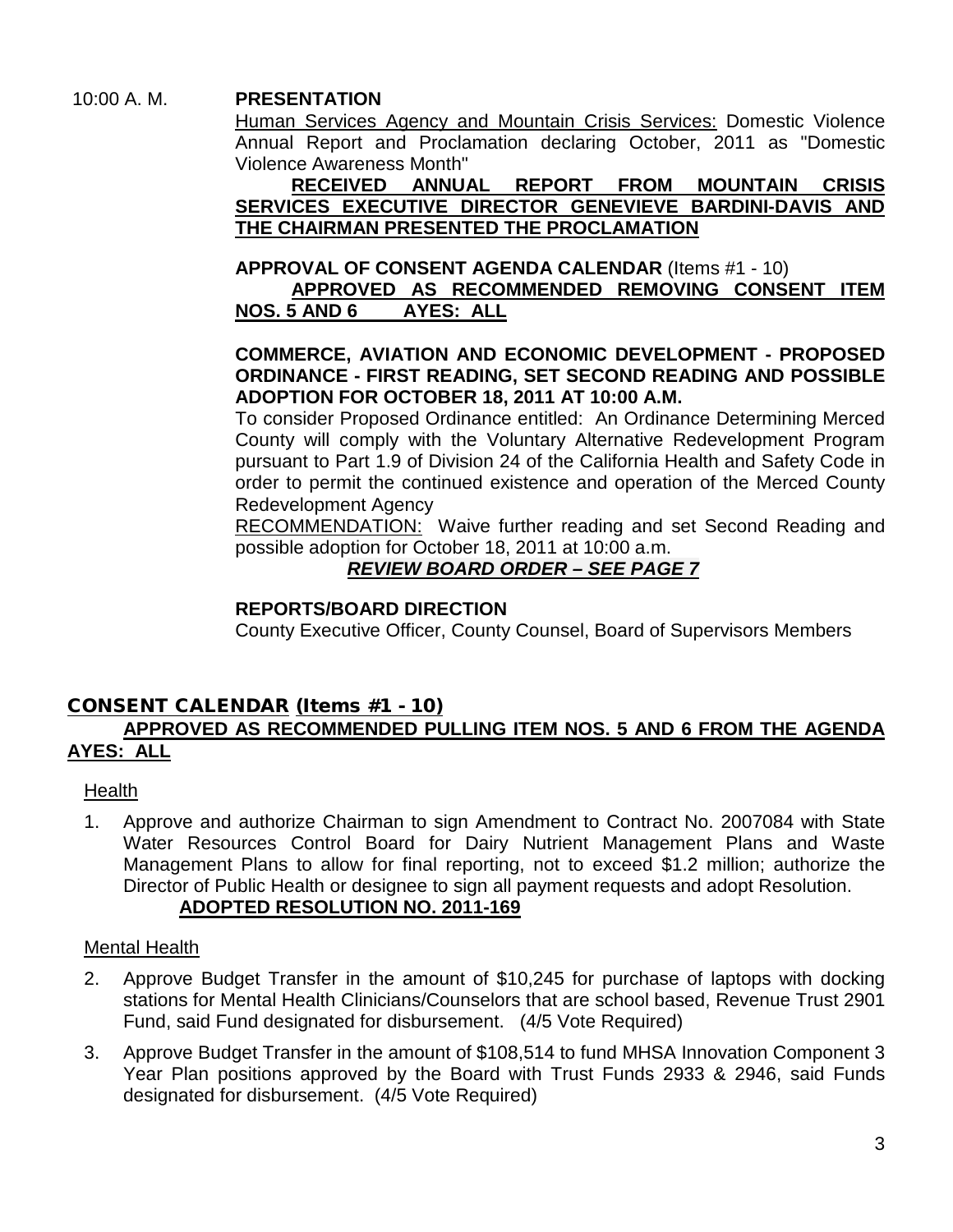#### Dept. of Workforce Investment

4. Approve and authorize Chairman to sign Amendment to Contract No. 2011151 with State Employment Development Department to incorporate and add 1st Round of Workforce Investment Act Adult, Dislocated Worker and Rapid Response Formula Funds to Merced County in the amount of \$398,658.

# Treasurer-Tax Collector-County Clerk

5. Approve and authorize Chairman to sign Renewal Contract No. 2009011 with Franchise Tax Board for Court Ordered Debt Collection Program and reappoint the Treasurer-Tax Collector as Contract Administrator.

# **NO ACTION TAKEN – PULLED FROM AGENDA**

### Executive Office

6. Approve and authorize Chairman to sign Amendment to Memorandum of Understanding with Merced County Attorneys' Association (MCAA), Unit 7 and authorize the Chairman to sign the Employer Participation Agreement with Nationwide Retirement Solutions (NRS) for Merced County Attorneys' Association (MCAA), Unit 7 which includes the Plan, Declaration of Trust and appointment of Trustee for the PEHP and associated documents.

## **NO ACTION TAKEN – PULLED FROM AGENDA**

7. Approve Travel Requests submitted by Human Services Agency and Sheriff-Coroner as recommended by Executive Office.

#### Board Recognition

- 8. Proclaim October 9-15, 2011 as National Fire Prevention Week in the County of Merced.
- 9. Authorize Certificate of Recognition to Chiaras Creations in recognition of Grand Opening and Ribbon Cutting.
- 10. Authorize Certificate of Recognition to Big Mike's Big Sandwich Shop in recognition of Ribbon Cutting.

# REGULAR CALENDAR

# BOARD ACTION

#### PUBLIC WORKS

11. Contract with Snelling Community Building Foundation for management of the Snelling Community Building in Henderson Park; authorize the negotiation of the final terms and conditions and authorize the signing subject to review of Counsel.

#### **AUTHORIZED CONTRACT NO. 2011185 AS RECOMMENDED AYES: ALL** *REVIEW BOARD ORDER – SEE PAGE 7*

12. Authorize submission of Grant Application to the to the California Natural Resources Agency for the Proposition 84 River Parkways Program Grant for the Henderson Park River Parkway Project in Snelling and adopt Resolution; designate Public Works Director as the authorized representative to sign and submit the Grant and administer the funds and return to the Board if awarded; and, approve the habitat restoration activities as a component of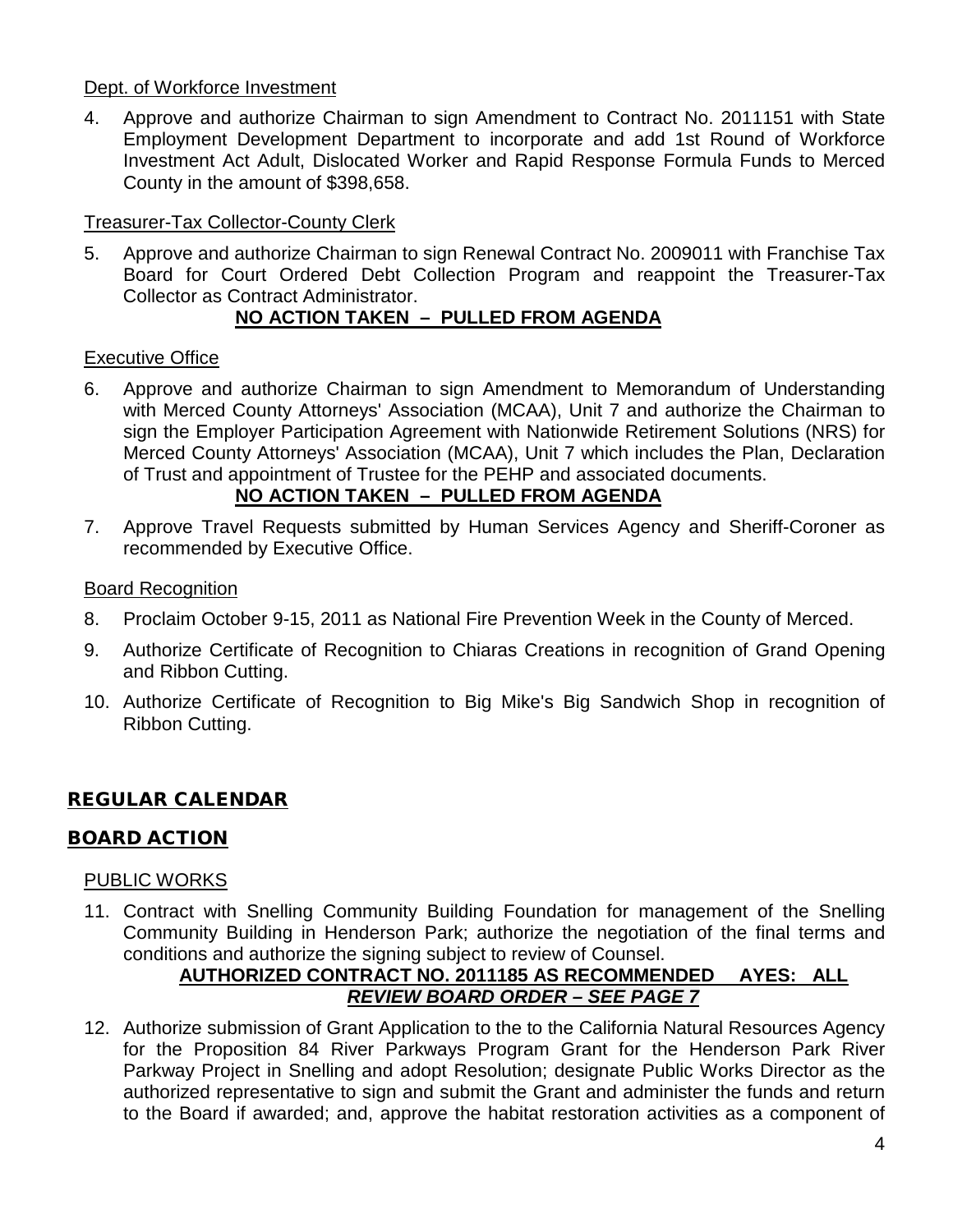the Henderson Park River Parkway Project with funding through the U. S. Fish and Wildlife Service.

# **ADOPTED RESOLUTION NO. 2011-170 AS RECOMMENDED AYES: ALL**

# **HEALTH**

13. Contract with The Source Group, Inc. to complete the Dairy Nutrient and Dairy Waste Management at a cost not to exceed \$78,923.

# **AUTHORIZED CONTRACT NO. 2011186 AS RECOMMENDED AYES: ALL**

#### COMMERCE, AVIATION AND ECONOMIC DEVELOPMENT

14. Approve the Caltrans Matching Grant Application with California Department of Transportation for the Castle Airport – Design of New Taxiway "B"; authorize the Chairman to sign the associated Cal Trans Matching Grant Agreement and documents accepting funds, adopt the Resolution and approve the necessary budget transfer-\$117,800. (4/5 Vote Required)

# **ADOPTED RESOLUTION NO. 2011-171 AND AUTHORIZED CONTRACT NO. 2011184 AS RECOMMENDED AYES: ALL**

#### DISTRICT ATTORNEY

15. Accept the District Attorney's Real Estate Fraud Report for FY 2010/11. **APPROVED AS RECOMMENDED AYES: ALL**

### LIBRARY

16. Joint Use Contract with Delhi Unified School District for Delhi Branch Library for Library Services and Operations.

# **AUTHORIZED CONTRACT NO. 2011187 AS RECOMMENDED AYES: ALL**

17. Authorize the cancellation of RFP 6581 for the design and construction of a Bookmobile from All American Specialty Products and authorize the utilization of Kern County Competitive Bid for purchase of Bookmobile from Meridan Specialty Vehicles. **AUTHORIZED CONTRACT NO. 2011188 AS RECOMMENDED AYES: ALL**

#### DEPT. OF ADMIN. SERVICES

18. Authorize the release of Request for Proposal (RFP) for the design and production of the Merced County Exhibit at the 2012 California State Fair.

# **APPROVED AS RECOMMENDED AYES: ALL**

19. Declare Miscellaneous Office Furniture, Assorted Office Equipment, Automotive Parts, Industrial Supplies, Miscellaneous Supplies, Light Duty Trucks, and Passenger Sedans identified (Exhibit A), as Surplus Property as recommended, and authorize its disposal by approved internet public auction.

# **APPROVED AS RECOMMENDED AYES: ALL**

#### PROBATION

20. AB 109 - 2011 Realignment Recommendations: Approve Amended Budget as recommended by the Community Corrections Partnership pursuant to AB 109 titled "2011 Realignment Legislation Addressing Public Safety"; add two Deputy Probation Officer I/II/III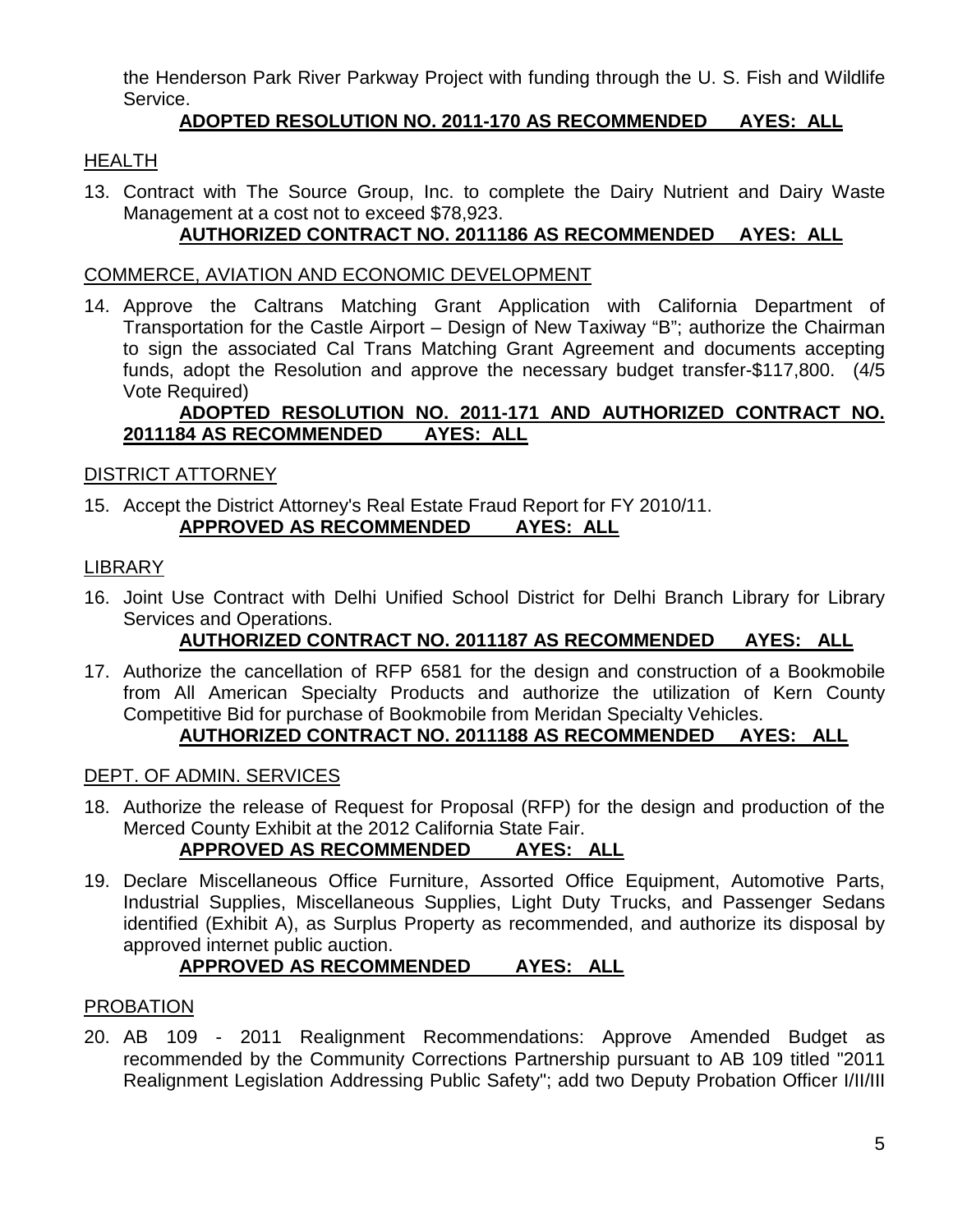to BU 23406 and add two Legal Process Clerk I/II to BU 23400; adopt Resolution and approve the necessary budget transfers (3). (4/5 Vote Required)

### **ADOPTED RESOLUTION NO. 2011-172 AS RECOMMENDED AYES: ALL** *REVIEW BOARD ORDER – SEE PAGE 8*

### BOARD OF SUPERVISORS

21. (1) Appoint Mr. James L. Brown as County Executive Officer effective December 3, 2011, (2) Approve Employment Agreement with James L. Brown and authorize the Chair to sign; and (3) Allocate one County Executive Officer Designee, Job Class 7832, appoint James L. Brown, effective October 24, 2011 and delete the Designee position upon the incumbent's retirement.

### **AUTHORIZED CONTRACT NO. 2011189 AS RECOMMENDED AYES: ALL** *REVIEW BOARD ORDER – SEE PAGE 8*

### BOARD APPOINTMENTS

22. Gustine Drainage District – Appointed Pat Borrelli to serve until December 6, 2012. **APPROVED AS RECOMMENDED AYES: ALL**

# BOARD INFORMATION & POSSIBLE ACTION **ACCEPTED AND PLACED ON FILE AYES: ALL**

- 23. CSAC re: Notice of Merced County's Outstanding Program selected to receive a Merit Award in the 2011 CSAC Challenge Awards Competition - Merced's Foster Parent Orientation: Experience the Reality.
- 24. State Water Resources Control Board re: Board Meeting set for October 4, 2011.
- 25. State Water Resources Control Board re: Notice of Public California Environmental Quality Act Scoping Meeting - Statewide Policy for Nutrient Control in Inland Surface Waters in California set for Thursday, October 27, 2011 at 9:00 a.m.
- 26. State Water Resources Control Board re: Revised Notice of Opportunity to comment Extended Deadline to submit written comments until Thursday October 27, 2011 - Proposed approval of an amendment to the Water Quality Control Plan for the Los Angeles Region (Basin Plan) to incorporate a total maximum daily load for debris in nearshore and offshore Santa Monica Bay.
- 27. State Water Resources Control Board re: Notice of Opportunity to comment -Proposed approval of an amendment to the Water Quality Control Plan for the Los Angeles Region (Basin Plan) to incorporate a total maximum daily load for toxic pollutants in Dominguez Channel and Greater Los Angeles and Long Beach Harbors Waters.
- 28. State Water Resources Control Board re: Notice of Opportunity to Comment Proposed Approval of an amendment to the Water Quality Control Plan for the San Francisco Bay Region (Basin Plan) to refine the beneficial uses of Hayward Marsh.
- 29. State Water Resources Control Board re: Notice of Minutes of the Dept. of Fish and Game Wildlife Conservation Board - of June 2, 2011, Summary Item No. List. (On file with Clerk)
- 30. State Fish and Game Commission re: Copy of Notice of Proposed Emergency Regulatory Action relating to the Recreational Take of Abalone.

# **THE BOARD ADJOURNED UNTIL TUESDAY, OCTOBER 18, 2011 AT 10:00 A.M.**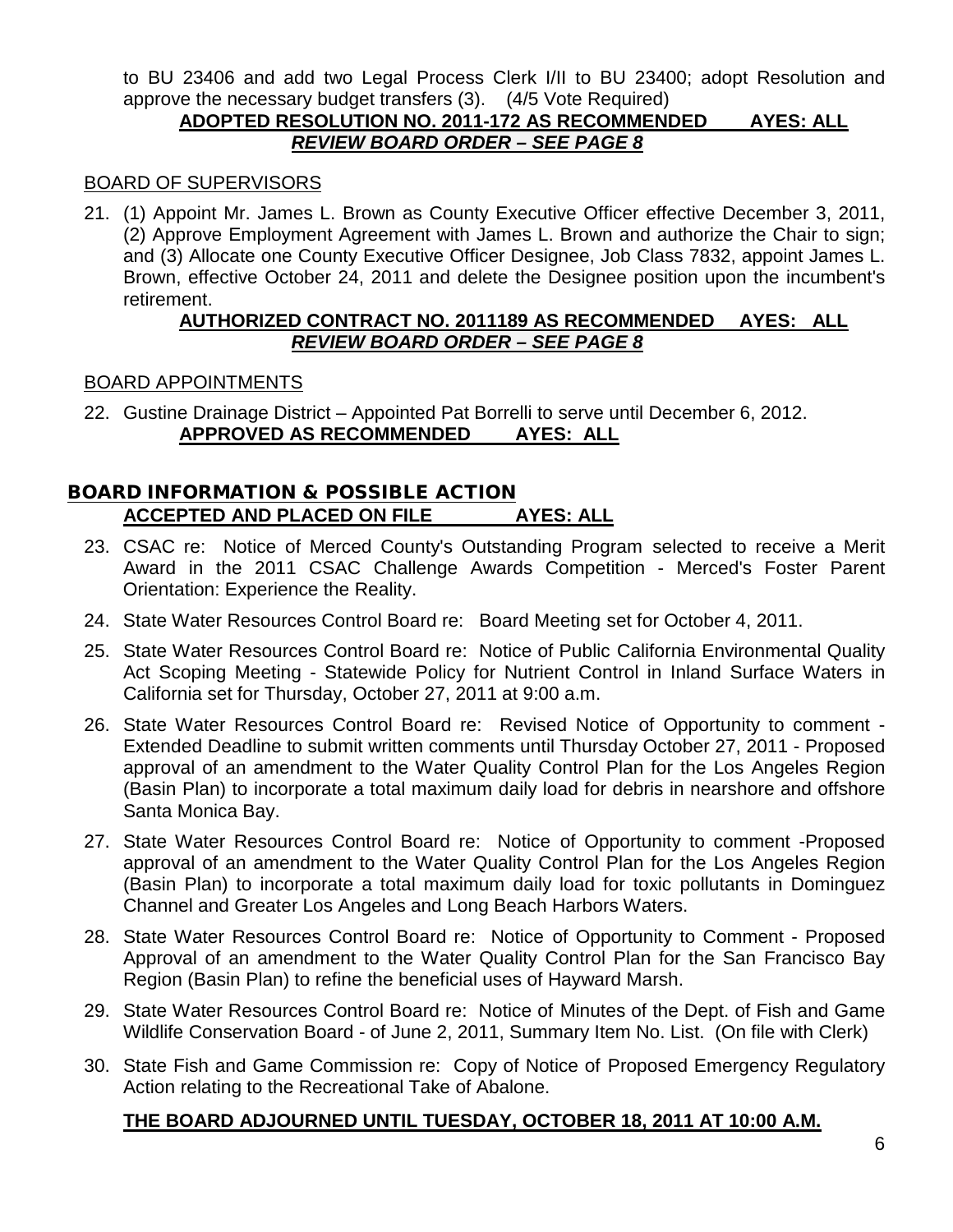#### **10:00 A.M. SCHEDULED ITEM 2011-10-04 COMMERCE, AVIATION AND ECONOMIC DEVELOPMENT – PROPOSED ORDINANCE – FIRST READING**

The time and date previously set for the First Reading of the Proposed Ordinance titled: An Ordinance Determining Merced County will comply with the Voluntary Alternative Redevelopment Program pursuant to Part 1.9 of Division 24 of the California Health and Safety Code in order to permit the continued existence and operation of the Merced County Redevelopment Agency submitted by Commerce, Aviation and Economic Development.

The Chairman opens the public hearing and asks if there is anyone present wishing to speak. No one speaks. The Chairman closes the public hearing.

Upon motion of Supervisor O'Banion, seconded by Supervisor Walsh, duly carried, the Board waives further reading of the proposed ordinance and sets the Second Reading and possible adoption for October 18, 2011 at 10:00 a.m.

Ayes: Pedrozo, Walsh, Davis, Kelsey, O'Banion

# **ACTION ITEM NO. 11 2011-10-04 PUBLIC WORKS**

The Clerk announces Snelling Community Building in Henderson Park is before the Board for consideration. The Clerk states for the record there is Supplemental Material provided: Updated Draft Contract between Merced County and the Snelling Community Building Foundation (Supplemental No. 2).

Upon motion of Supervisor Kelsey, seconded by Supervisor Davis, duly carried, the Board authorizes the Chairman to sign Contract No. 2011185 with Snelling Community Building Foundation for the Snelling Community Building in Henderson Park for a Management Agreement subject to review by Counsel and authorizes Public Works, Risk Management and County Counsel to negotiate the final terms and conditions of said contract. Ayes: Pedrozo, Walsh, Davis, Kelsey, O'Banion